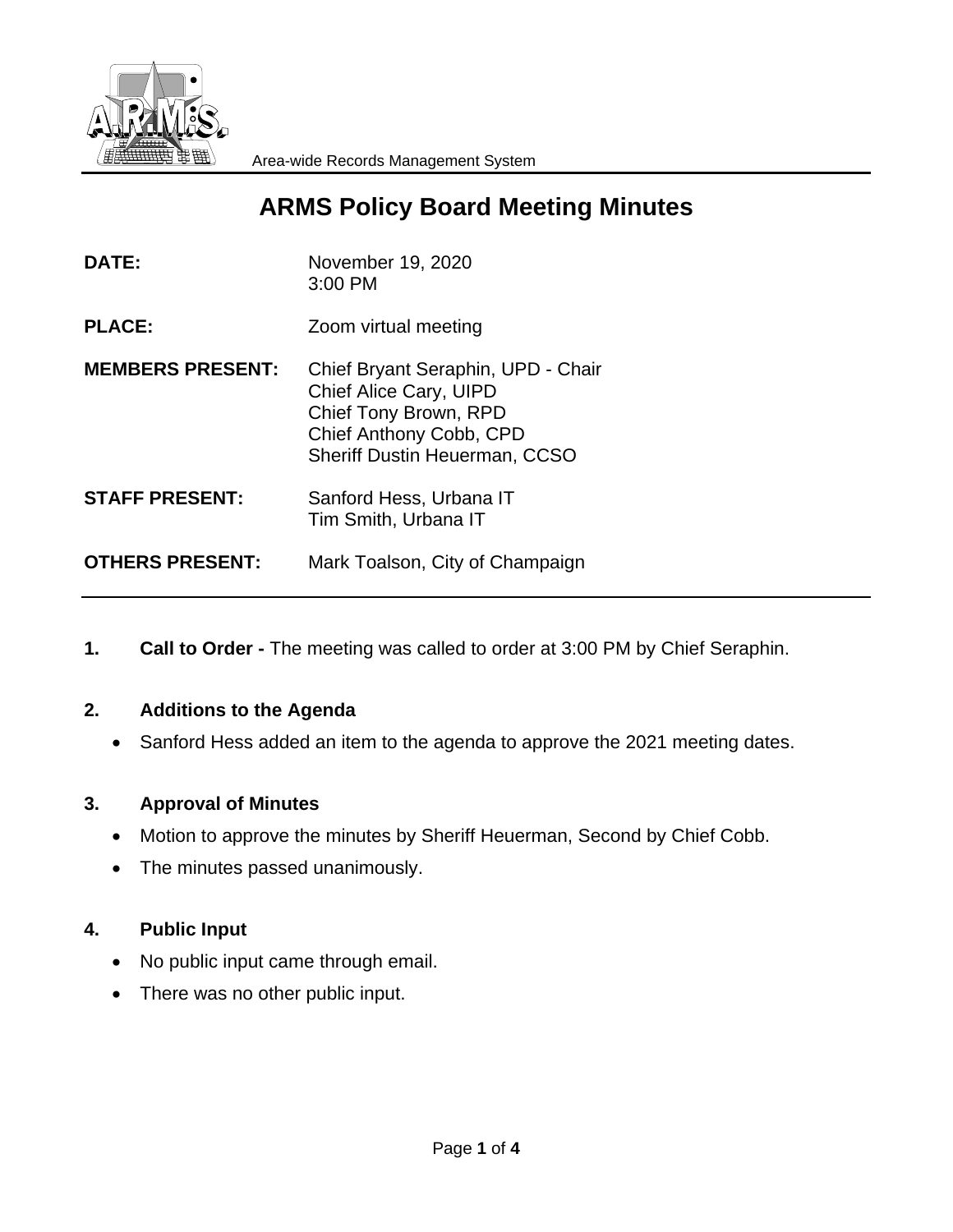# **5. Staff Report**

- Development update. Tim Smith described work on the following:
	- o Development efforts have been mostly dedicated to the NIBRS project
	- o However, CAD integration will soon push NIBRS to the side.
- NIBRS Grants and Programming Work
	- o Working on back end systems data validations and transfers.
		- **ISP has launched their testing site.**
		- **Tim has now submitted tests for each agency.**
	- $\circ$  The FBI wants six months of testing data to go through the process to verify agencies
		- Tim's going to use six months of data starting in November 2020.
		- Around mid-December, agencies need to do their IUCR validations.
		- Tim will build files for approximately a week at a time. He'll create and submit the files manually at this point.
	- o State statutes details are required for NIBRS reporting by the ISP, but the ISP is asking that these NOT be added until the testing period is complete.
		- Tim has added some logic to override the codes so that files validate without these codes.
- CAD changeover
	- $\circ$  Tim gave an overview of upcoming work that is driven by the new CAD, which plans to go live on January 19.
	- o ARMS will not be used for CFS reporting after the new CAD is in place.
	- o Tim needs to program logic for the Field Reports to read the new CAD data.
	- o There are changes to the badge numbers and incident numbers.
- ARMS Annual Report
	- $\circ$  The big two achievements were the NIBRS programming and switching to the nocost SQL Server reporting tool.
	- $\circ$  The other progress was related to planning for the new RMS.

# 6. **Reports of committees and officers**

- Treasurer's Report
	- $\circ$  Chief Brown said that he met with Tim Smith and Sanford Hess to review the financial report.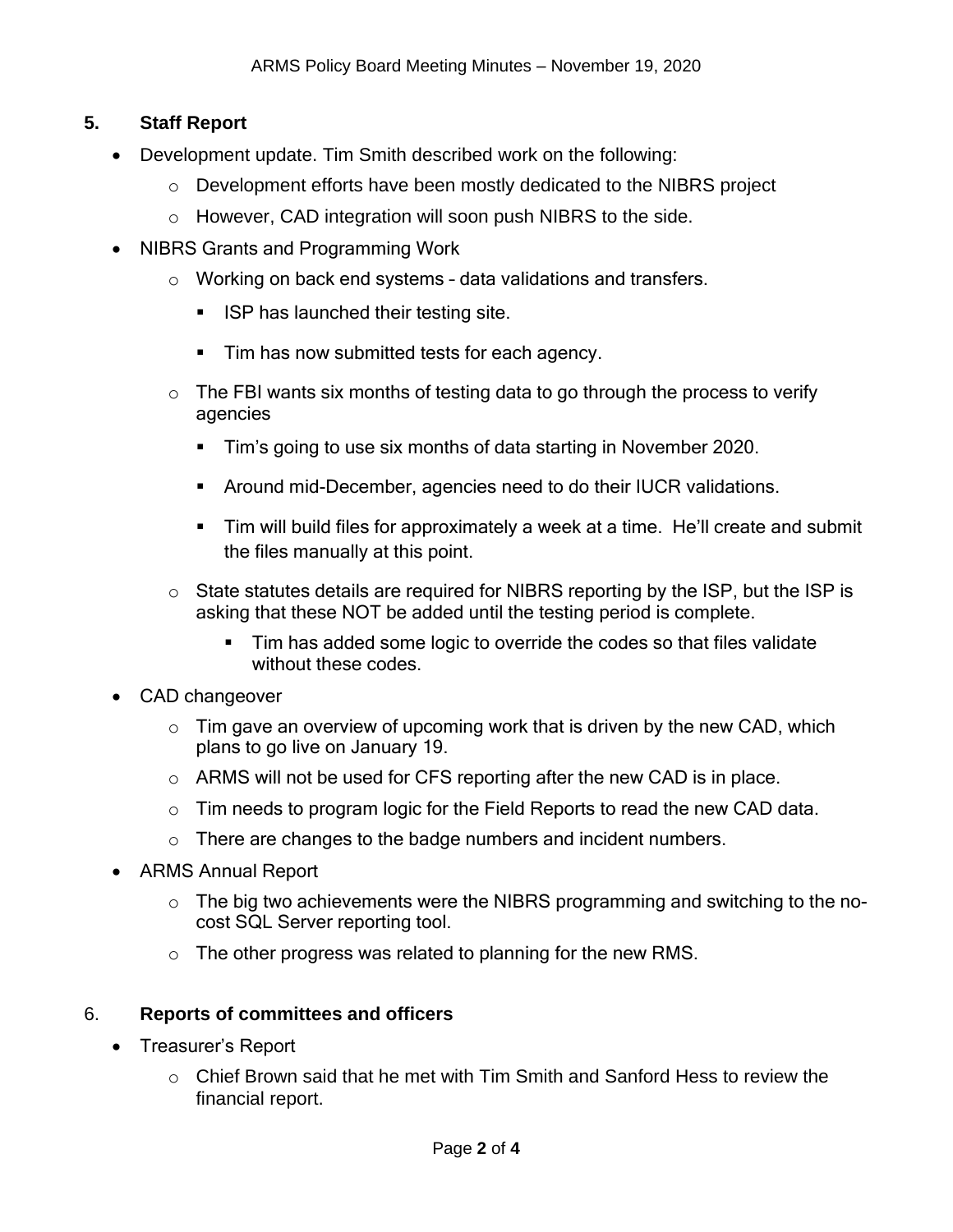- $\circ$  For the FY 20, ARMS had a surplus due to the grant reimbursement for NIBRS programming.
- $\circ$  Sanford said that there will not be any amounts invoice to agencies after June 30, 2021.
- A motion to place the Annual Report on file was made by Chief Brown and seconded by Sheriff Heuerman.
	- o Motion passed unanimously.

### 7. **Unfinished business**

- Inter-Governmental Agreement for the new RMS.
	- o All agencies are getting the IGA approved. (Rantoul and Urbana are done, others are in process.)
- Pricing updates for the new RMS
	- o Sanford sent the updated list of systems to Tyler, and struck off any items that were questionably needed.
	- o Sanford said that while the contract amount will be less than the budgeted amount, he expects there to be items added during the project, which will increase the contract.
	- o The group discussed the timing of events before the end of the year, which will be up to the agencies and the new RMS Policy Board.

#### 8. **New Business**

- Sanford presented the dates for the meeting although he gave them wrong verbally at the meeting. **(***He incorrectly said January, April, July, and October***.)** 
	- $\circ$  The schedule is the 3<sup>rd</sup> Thursday of the months: February, May, August, and November.
	- o Chief Cobb asked if the ARMS Policy Board needs to meet regularly, given the upcoming change-over to the new RMS.
	- o A motion was made to accept the calendar by Sheriff Heuerman and seconded by Chief Brown.
		- **Motion passed unanimously.**
- Sanford informed the Board of planned spending that will not require a budget amendment.
	- o Sanford said that he failed to take Tim off his probationary rate in June 2019 and will pay him a retroactive personnel adjustment (\$5,150).
	- $\circ$  Sanford said that ARMS will contract for SQL Server development ( $\sim$  \$2,400) for creation of a CAD database that ARMS will use.